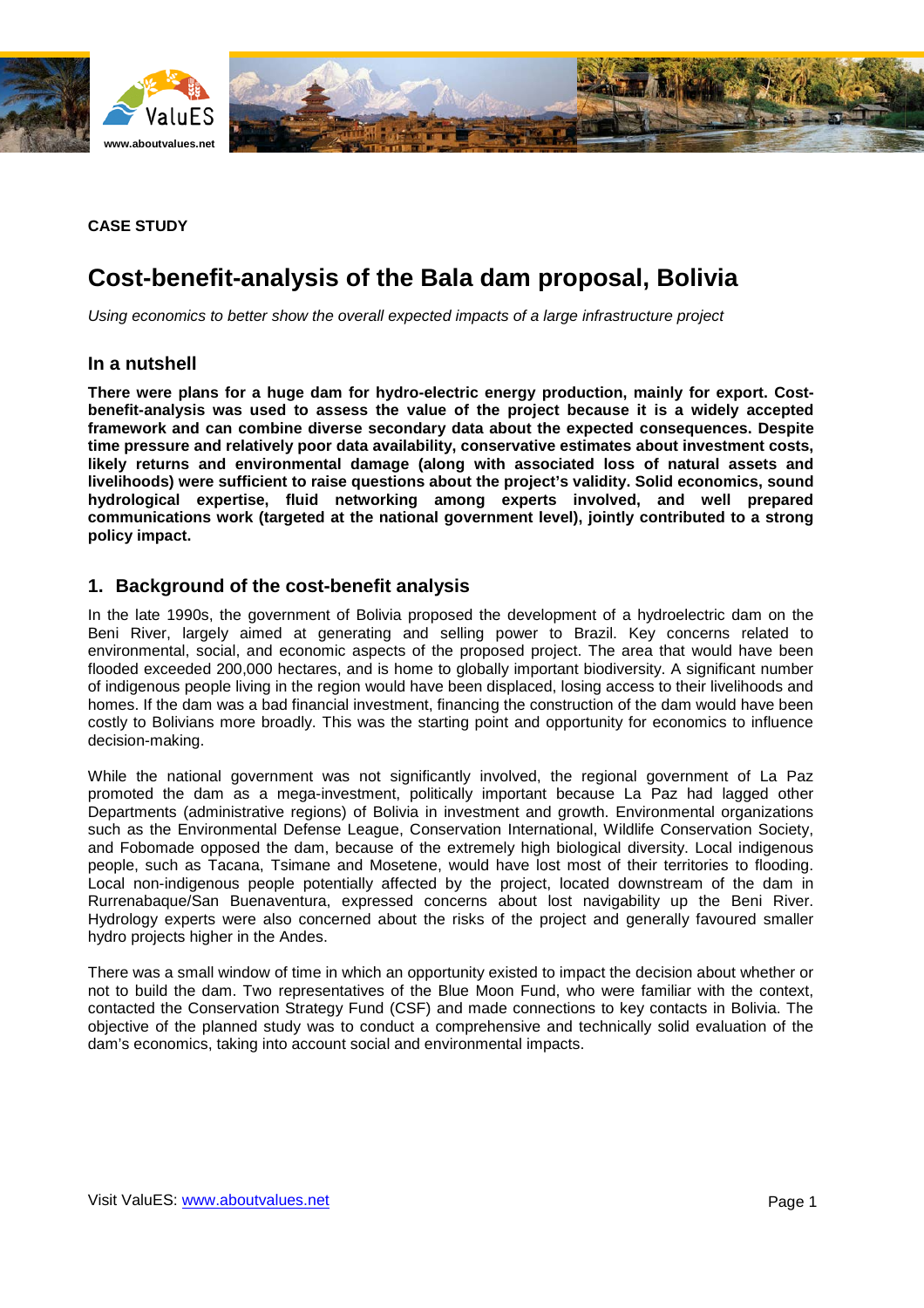

## **2. Designing the study**

During an initial field visit to the dam site and some of the areas that would have been affected, the lead economist of the study (CSF) determined what data would be needed. Time and budgetary restrictions required the study to rely entirely on secondary data. Therefore a lot of time was spent gathering existing data and cooperating with a broad set of experts and advocates, who could provide information and important perspectives.

The study was designed as a standard Cost-Benefit Analysis (CBA), including environmental costs and distributional impacts. While these additions are consistent with a standard CBA approach, they are frequently left undone. CBA was chosen as a technically robust and standard tool for addressing the desirability of investments. As such, it is well understood and hard to argue against on principle. After initial back of the envelope calculations, it was estimated, using reasonable assumptions about costs, returns and risks, that the project was likely going to result in significant net losses. Efforts were therefore focused on evaluating the internal costs and benefits of the project rather than calculating externalities, as the former were seen to be more convincing to policy makers. If the "standard" economics had not made the point, rigorous ecosystem services valuations would have been necessary.

The study aimed to answer the following questions:

- What were the key cost categories?
- What was the likely return?
- What were the ecosystem services that would have been lost and which could be estimated quickly?
- What was the scope of uncertainty around all of the above?

### **3. Applying the cost-benefit analysis and communicating the results**

Throughout the study process, the study team mostly interacted with environmental advocacy organizations and with expert hydrologists. The environmental organizations provided data and helped with contacts and logistics that made it possible to carry out the study on a short time-frame. Experts from the National Institute of Hydrology contributed maps and hydrology data. Formal and informal interaction created a strong alliance and formed the basis for concerted communication efforts of the study's results.

As the study did not use primary data, information was generated by combining available data (e.g. number of people who would be displaced) with values that could be extrapolated to the area (e.g. timber density, cost of building transmission lines), with economic common sense (e.g. risks inherent in trying to sell to the Brazilian market). The study included among other ecosystem service values the direct use values lost by displaced people, tourism values for neighbouring communities, CO² sequestration, and the existence value for Bolivians (from a ratio of use values to non-use values based on literature). Some important ecosystem services, e.g. fisheries, were not quantified due to uncertainties. Conservative assumptions were made throughout the study to ensure that findings could not be interpreted as driven by assumptions favourable to the conservation-friendly option.

The study found that the project costs were USD 1.8 billion (capital costs of construction plus the cost of transmission lines plus a reasonable estimate of potential cost overruns). Under reasonable assumptions about factors such as river flow, efficiency of the dam, and access to markets, the investment would bring a net financial loss of more than USD 400 million.